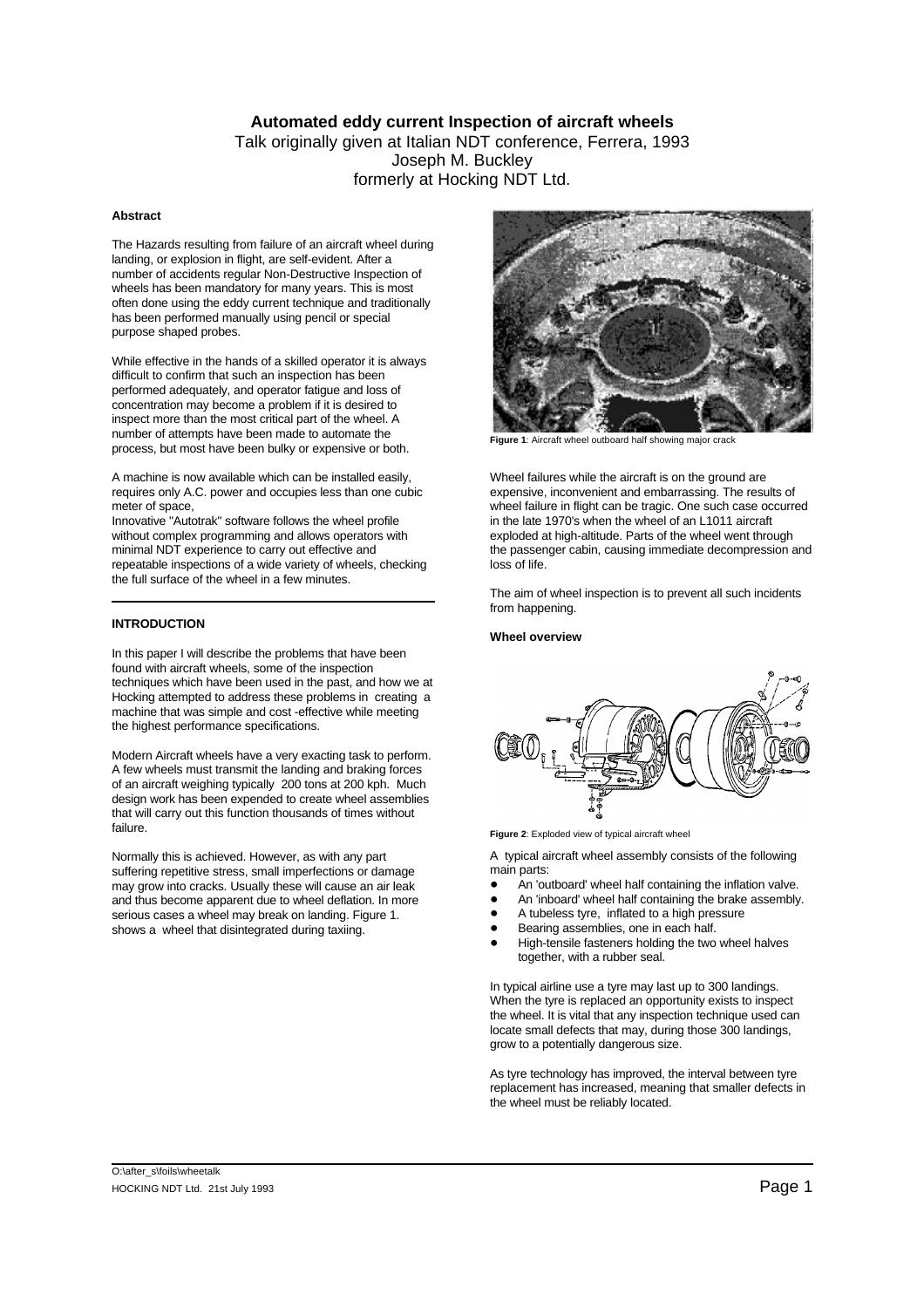

**Figure 3**: Areas requiring eddy current inspection

The most highly stressed area of the wheel is the rim and tyre seat (a) and it is here that most problems have occurred. a regular scan pattern. A turntable Most wheel manufacturers require that this be inspected at either powered or manual helps regular rotation and allows every tyre change. When eddy current is used a typical the operator to concentrate on scanning and observing the reference defect size is 0.75mm deep and 1.50 mm long. instrument response. A suitable coating (such as penetrant

the inboard half where the brakes are attached. While not where he has scanned. Alternatively a suitable guide block often mandatory, many operators, particularly those with with several probe holes may be used to ensure regular automated machines, are carrying out inspections here also - scanning of the bead seat area. and finding cracks.

Other parts of the wheel, such as boltholes(c), the  $\bullet$  Low capital investment - operators will probably have a counterbore around boltholes(d), and the ventilation holes(e) suitable eddy current instrument already.<br>also require inspection. This is normally carried out when the Unaffected by moderate oil or dirt, removal of firm pai also require inspection. This is normally carried out when the wheel is stripped down and fully overhauled. Airline practice is unnecessary and wheel manufacturer's recommendations vary, but this is  $\bullet$  Good results if used carefully typically carried out every three to five tyre changes.  $\bullet$  An excellent backup method for investigating

In addition, supplementary inspections such as conductivity or hardness testing are normally carried out when there is **Disadvantages**<br>any indication that the wheel has overheated. **In the state of the Constanting Constanting Constanting Constanting Constanting Constanting Constant** 

One point which should be borne in mind is that modern **...** On ameter type instrument it can be difficult to aircraft wheels are expensive items and are designed to distinguish small cracks from surface roughness or withstand thousands of landing cycles. They will be serviced corrosion. many times during this long and arduous life, and will  $\bullet$  No guarantee that all areas have been inspected -<br>inspection quality is dependant entirely on operator scratches, minor dents, and corrosion due to the conditions and integrity. Operator fatigue is a major concern. they operate in. They will inevitably gather residues of oil, dirt **... No record of results.** and rubber. This is perfectly normal and any inspection technique must take it into account, In the competitive world **Manual Eddy current inspection using a contoured** of air travel operators cannot afford to scrap wheels that are **'bead seat' probe.** perfectly serviceable.

### **MANUAL INSPECTION METHODS Phasec 1.1** is used with a specially

### **Dye Penetrant Inspection** area of the wheel

The wheel is stripped of paint, cleaned and coated with **Advantages**<br>
penetrant. After an interval the penetrant is removed and the **Advantages**<br> **Advantages** penetrant. After an interval the penetrant is removed and the **Inspection of the entire bead**<br>wheel coated with a developer. Small traces of dye retained seat region in a single rotation. wheel coated with a developer. Small traces of dye retained by cracks in the wheel are visible against the contrasting **. Can distinguish between crack** background of the developer. The impedance of the developer.

- Conceptually simple method- limited training required
- Low capital investment cost savings for small volume operators.

# *Disadvantages*

- Very time consuming
- Inspection is adversely affected by dirt, oil or other contamination
- Won't always find tight cracks- Dye may not penetrate cracks closed by residual stress
- Can be very difficult to reliably identify cracks in recesses etc., for example the bead seat radius which is the most critical area.

**Summary of Inspection requirements**  $\qquad \qquad \bullet \qquad$  Reliability is very operator dependant.

### **Manual Eddy current inspection using a pencil probe.**

A standard high-frequency eddy current crack detector, such as the HOCKING **Locator UH**, is used with a pencil probe which is scanned around the surface of the wheel.



Various aids may be used in achieving **Figure 4** 

The barrel (b) is also prone to some problems, particularly on then the probe will leave a 'trail' allowing the operator to see developer) may be applied to the wheel before scanning,

### *Advantages*

- 
- 
- 
- indications and checking other parts of the wheel.

- Time consuming, it is usually impractical to inspect more than the bead seat area.
- 
- Inspection quality is dependant entirely on operator skill
- 

A phase plane eddy current instrument such as the HOCKING designed probe to scan the bead seat

- 
- **Figure 5** plane display.
- **Advantages**: **and a structure of the constant of the consistent scan can be easily achieved.** 
	- Unaffected by dirt, paint, oil, etc.

### *Disadvantages*

- Only inspects bead seat Region
- Sensitivity limited (but adequate for some current standards) as a large area of metal is inspected at once.
- Can be difficult to identify exact position of defect.
- Specific probe required for each wheel type.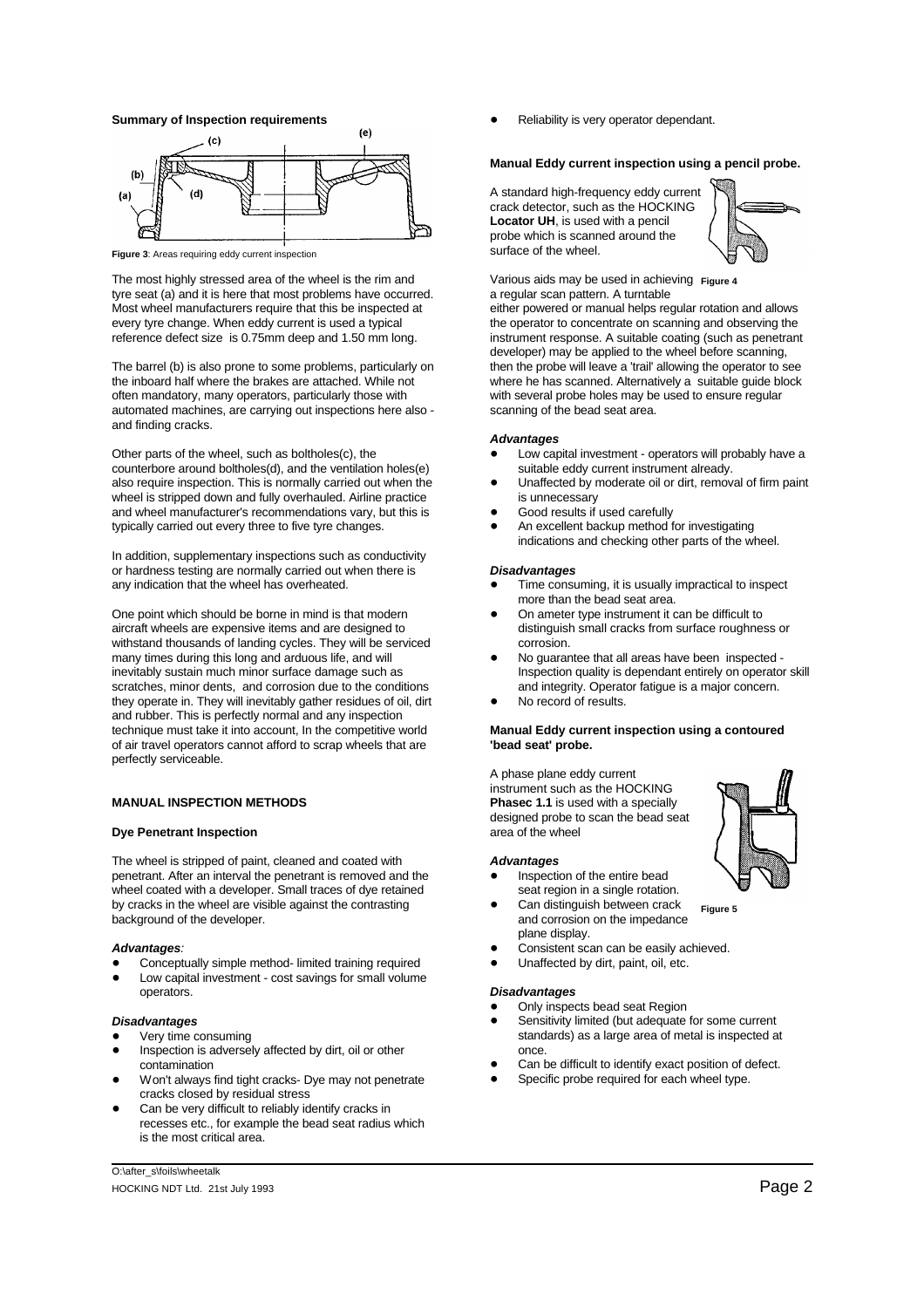### **General problems of manual inspection The Hocking Approach -** *WheelScan 700*

- Effective inspections are very time consuming. The local only 1989 Hocking NDT
- 
- A high level of operator skill is required.<br>
Operator fatigue can seriously affect the quality of hew wheel inspection . Operator fatigue can seriously affect the quality of
- inspection<br>
It is difficult to distinguish between small crack<br>
It is difficult to distinguish between small crack<br>
The South of RAF. (British Royal Air  $\bullet$  It is difficult to distinguish between small crack indications and general surface noise and corrosion Force) The intention was

Financially the labour dependance of manual inspection disadvantages, and to methods means that the cost for large volume operators is a create a machine which significant factor in wishing to automate the process. From a would be the natural significant factor in wishing to automate the process. From a safety point of view, while manual inspection has found many choice of all medium and large defects, small flaws are likely to be overlooked. Even high volume aircraft after manual inspection wheel failures have still occurred. maintenance operators.

### **AUTOMATED EDDY CURRENT INSPECTION**

To address these problems many approaches have been A major requirement of the tried. Some have been very complex, using multichannel military was

Perhaps one of the more effective was that developed by British Airways in the 1970's. Variations on this design have To meet this requirement several things were crucial: weight, been marketed by a number of companies. This employed a bulk, strength, lack of special supply requirements and ease<br>pneumatic ram to lift the wheel which was then rotated at of setup. To achieve the necessary strength wit pneumatic ram to lift the wheel which was then rotated at constant speed. A probe was then applied by a gravity/spring excessive weight we used a rugged aluminium alloy frame. loaded arm and scanned across the wheel on a leadscrew. By making full use of modern electronic and mechanical Results were recorded on a chart recorder. The state of the values of technology we were able to reduce the volume to less than

- and tubewell area
- Considerable improvement in effective sensitivity. Detection sensitivivity is the eqaul of pencil probe *Instrumentation*
- 
- 
- 
- 

- Relatively high initial cost discourages small operators liftoff trace it's probably corrosion or probe lift-off.
- Permanently installed difficult to move for field use.<br>(Normally installed in Wheel shop process) even if it
- 
- constraints on other processes or requires manhandling.
- Because it still uses an amplitude type crack detector it can be difficult to distinguish between cracks and minor surface denting or corrosion, particularly as:
- The spring loaded arm tends to skip off the surface if it is rough or corroded, Although this can be controlled by increasing the pressure this causes increased probe wear.
- It can be quite difficult to find the crack after inspection.

to address these



### *Construction*

**Figure 6** : Hocking *Wheelscan 700*

probe arrays or specially programmed industrial robots. The transportability. It was vital that the machine could be easily deployed to meet rapidly changing needs.

one cubic metre. By the same methods we ensured that the *General advantages* only supply required is from a standard power socket 110 or ! Consistent scan pattern over entire flange, beadseat 220 V 50 or 60 Hz, available in any workshop or office in the

inspection, but noise can be considerably improved due To improve the performance and convenience of the eddy to even rotation. **current instrumentation several significant features have** current instrumentation several significant features have • Minimal operator skill required once equipment set up. been incorporated. While an impedance plane display gives<br>• Probes are Universal - work with any wheel **probes** good sequention of different types of indication it r good segregation of different types of indication it requires • Printed (Chart) Record from each inspection. considerable experience to interpret. We wished to make the Minimal operator time - extremely cost effective for instrument as simple as possible. We solved this by large volume use providing a second 'liftoff' trace on the chart recorder, allowing results to be easily understood: if it shows up mostly *General disadvantages* on the main trace it's a crack, if it shows up more on the

To ensure a correct test the instrument automatically sets could be moved, it requires an air supply. itself to the correct phase angle at the beginning of each test Generally single purpose; the Eddy current machine and performs a calibration scan over a reference defect cannot be used separately. (0.5mm slot) The calibration scan is repeated at the end of Can only be used with the wheel flange down - imposes the test. providing a permanent record of the test sensitivity





- 
-